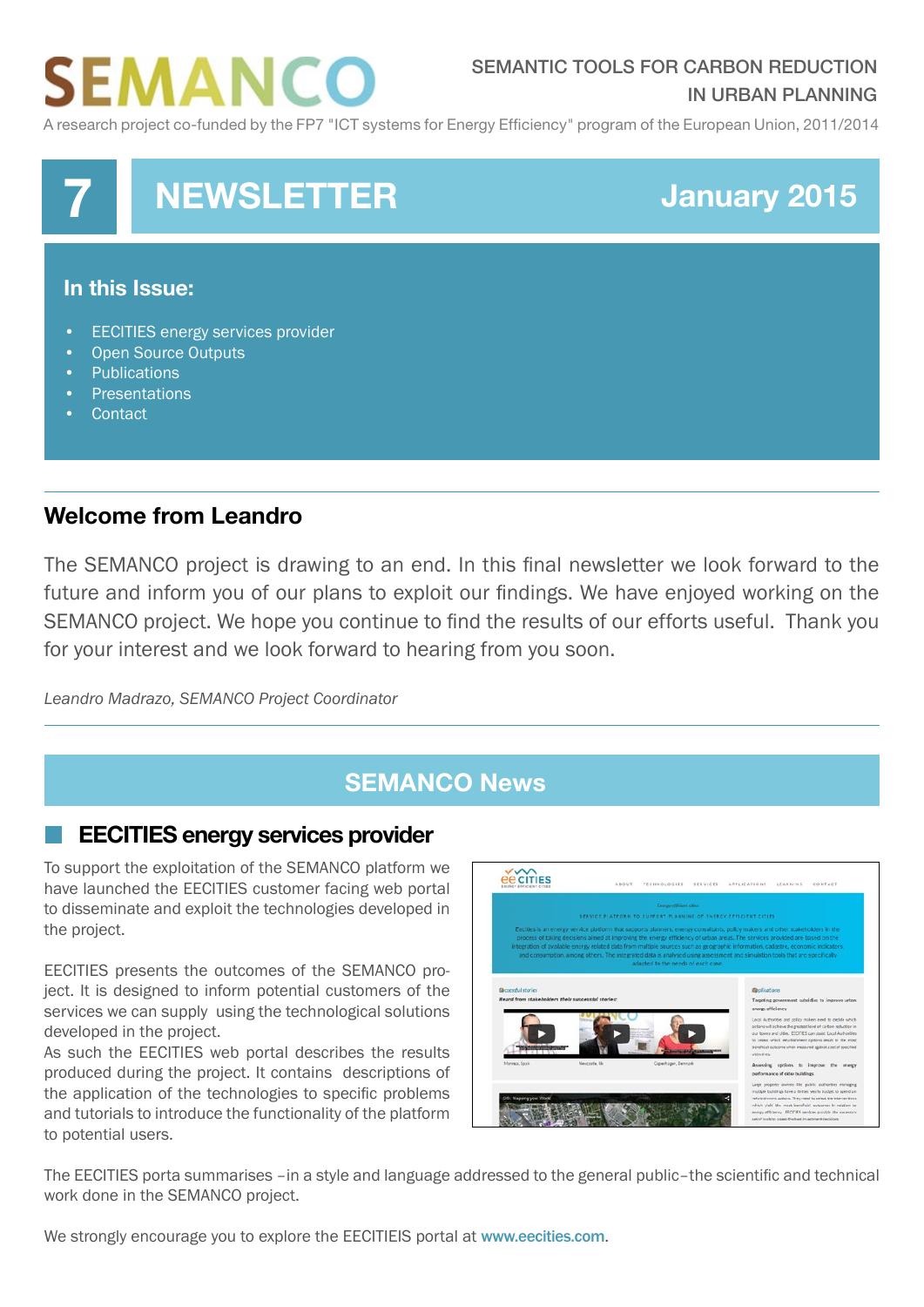# **Open Source Outputs**

In addition to developing the EECITIES portal, the SEMANCO project has made several software and data outputs available under open source licenses. These include:

- The ontology developed during the project, which describes the domain of energy efficiency and will be available via a SVN server at [http://semanco-tools.eu/ontology-releases/.](http://semanco-tools.eu/ontology-releases/)
- The standard tables which were used to structure data prior to their inclusion in their website these can be downloaded from the main SEMANCO website at <http://semanco-project.eu/>.
- The SEIF and associated protocols for achieving interoperability using semantic technologies and ontologies. The software underpinning the SEIF will be released under an open source license, while the methodologies will be described in scientific publications.
- Various ontology related tools, such as a user friendly ontology editing tool, will be released under the LGPL license
- The software used to support the methodology involved in rating the energy efficiency of UK houses without visiting them will be open sourced and is available from the University of Teesside on request.

### **Publications**

In the last months, SEMANCO partners have been active publishing the project results in conference papers and journals. Some of the recent publications are:

- Xavier Cipriano, Gonzalo Gamboa, Jose Santos (2014) Simulating intervention scenarios for carbon reduction in urban planning. WSB14 World Sustainable Building Conference, , Barcelona, Spain, 28-30 October, 2014
- Martin Carpenter, Tracey Crosbie, Michael Crilly, Nashwan Dawood and Amit Mhalas (2014) Implications of open access data for low cost KPIs measuring energy efficiency. 2nd Sustainable Places International Conference, Nice, France, October 1-3, 2014.
- Álvaro Sicilia, Leandro Madrazo, Joan Pleguezuelos (2014) Integrating multiple data sources, domains and tools in urban energy models using semantic technologies. 10th European Conference on Product & Process Modelling – ECPPM, Viena, Austria, 17-19 September, 2014.
- Andreas Nolle, Christian Meilicke, Heiner Stuckenschmidt, German Nemirovski (2014) Efficient Federated Debugging of Lightweight Ontologies. 8th International Conference on Web Reasoning and Rule System, Athens, Greece, September 15, 2014

Further publications are under way, among them a paper that will be presented the "Congreso de Ciudades Inteligentes", which will take in Madrid, in March 2015, as well as several articles summarizing the work carried out during the overall project.

You can access the publications in the [corresponding](http://www.semanco-project.eu/scientific%20publications.htm) section of the project web site.

# **Presentations**

Besides the publications, the outcomes of the project have been presented at different events, including:

• A [presentation](http://www.semanco-project.eu/index_htm_files/SCEWC14_Presentation_SEMANCO_20141118) in the Smart City Expo World Congress, Barcelona, on 18 November 2014 within the parallel session "EN01 – Rethinking cities to improve energy sustainability".